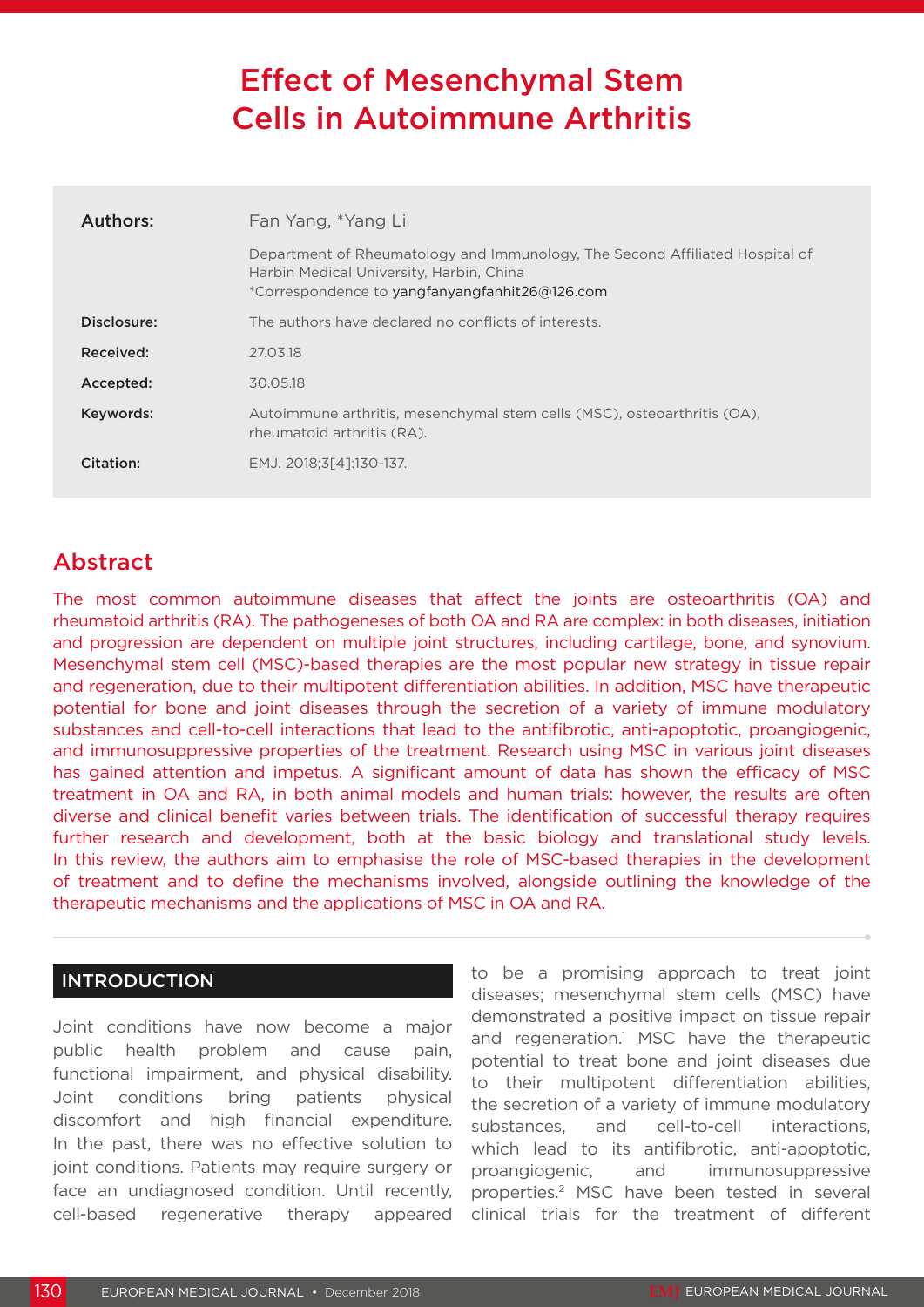joint conditions, such as osteogenesis imperfecta, osteoarthritis (OA), bone erosion, osteonecrosis, and bone fracture.<sup>3</sup> Here, the authors review the current knowledge of the therapeutic MSC mechanisms of action and the applications of these mechanisms in the field of autoimmune arthritis.

#### CHARACTERISTICS AND FUNCTIONS OF MESENCHYMAL STEM CELLS

MSC were first recognised as mononuclear and plastic cells in a monolayer culture of guinea pig bone marrow by Friedenstein et al. in 1968.4 MSC are multipotent adult stem cells that are able to differentiate into mesengenic lineages such as cartilage, bone, fat, and muscle. MSC can be isolated from mesodermal tissues, such as bone marrow, synovium, cartilage, fat, and muscle, but also in endoderm (such as the thymus and the liver) and ectoderm (such as skin, dental pulp, and hair follicle) derived tissues.<sup>5-7</sup> Currently, the majority of research looks at the therapeutic effect of bone marrow-derived MSC.

MSC are nonphagocytic and have fibroblast-like morphology with numbers being limited in human tissues. MSC lack specific markers; therefore, MSC are still characterised on the basis of morphology, plasticity, self-renewal, and immunophenotype, which is a combination of cell markers, including CD29, CD49, CD51, CD73, CD90, CD105, STRO1, and HLA Class I-positive and CD14, CD11b, CD34, CD31, and CD45-negative. The optimal markers for selection are debated frequently: leukaemia inhibitory factor, Wnt ligands, fibroblast growth factors (FGF), other growth factors, and a variety of other cytokines, including IFN-γ, have been involved in maintenance of the MSC phenotype.<sup>8-10</sup> MSC should meet a minimum criteria according to the International Society of Cellular Therapy (ISCT) recommendations, including surface markers CD73, CD90, and CD105-positive (≥95% expression); haematopoietic markers CD34, CD45, CD14 or CD11b, CD79a, or CD19-negative (≤2%); HLA Class II molecules absence; adhesion to plastic; and the potent of differentiation into three kinds of cells (chondrogency, osteogenic, and adipogenic phenotypes).<sup>11</sup>



#### Figure 1: Mechanisms of mesenchymal stem cells therapy for bone repair and immune system.

EV: extracellular vesicles; IDO: indoleamine 2,3-dioxygenase; M1: proinflammatory macrophage; M2: anti-inflammatory macrophage; MSC: mesenchymal stem cells; NK: natural killer; PGE2: prostaglandin E2; tDC: tolerogenic dendritic cells; Tfh: follicular T helper cells; Th: T helper cell; T reg: regulatory T cells.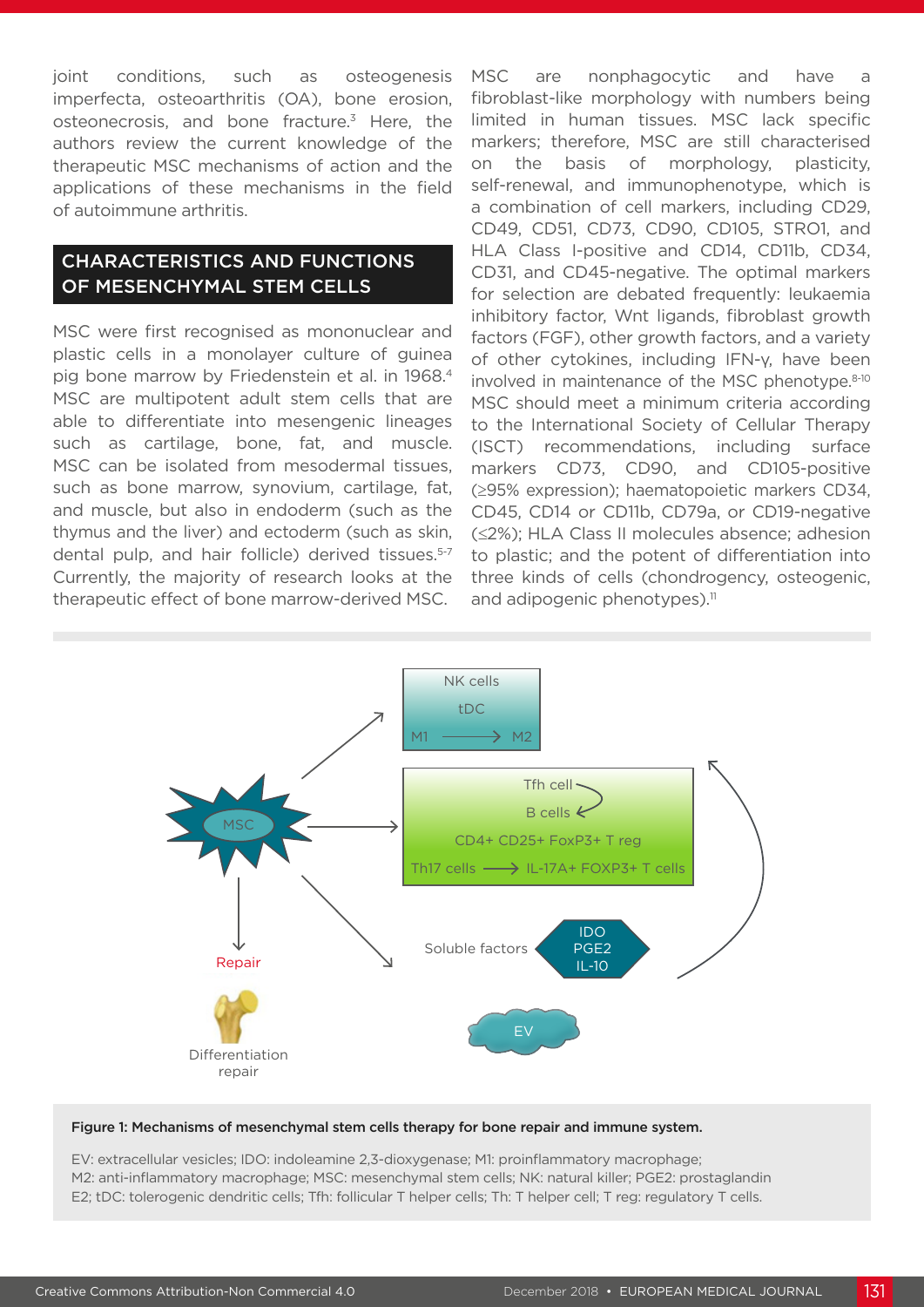MSC could improve native cell viability, proliferation, and reduce apoptosis. These effects of the MSC population are achieved through the secretion of paracrine growth factors and cytokines; direct cell–cell interactions (tunnelling nanotubes); and release of extracellular vesicles, which contain peptides, mRNA, and microRNA. MSC are able to produce soluble anti-inflammatory mediators, such as indoleamine 2, 3-dioxygenase (IDO), prostaglandin E2 (PGE2), transforming growth factor (TGF)-β, and IL-6, which mediate MSC immunomodulatory effects.<sup>12,13</sup>

#### MESENCHYMAL STEM CELLS AND THE IMMUNE SYSTEM

It has been reported that MSC inhibit the innate immune response. The functions of natural killer (NK) cells and neutrophils could be suppressed by MSC.14 MSC are able to interfere with dendritic cell (DC) maturation and generate tolerogenic (t)DC by inhibiting the toll-like receptor activation.<sup>14,15</sup> The production of cytokines was inhibited by lipopolysaccharide-activated DC co-cultured with MSC, relying on paracrine mediators acting on the NFKB pathway, which was upregulated by toll-like receptor-4 induced DC activation. On the other hand, the differentiation of macrophages toward a more anti-inflammatory phenotype (M2) could be induced by MSC.<sup>16</sup> IFN-y secretion and the cytotoxic activities of NK cells were suppressed by MSC *in vitro*. In addition, suppression of NK cell function was mediated by MSC contacting with NK cells directly and via the releasing PGE2. Bone marrow (BM)-derived MSC promote IL-10-producing M2 macrophage generation that relay the cell–cell interactions and soluble mediator production, such as IDO and PGE2.17-19 MSC could also produce survival factors (e.g., IL-6, IFN-β, and granulocyte macrophage colony-stimulating factor), which increase the lifespan of leukocytes.

In addition to actions on the innate immune system, MSC also influence the adaptive immune response. Several studies have shown that the survival of T cells can be promoted by human MSC, which maintain T cells in a resting state by suppressing cell proliferation and proinflammatory cytokines production, such as IFN-γ.20 On the other hand, numerous studies have shown the ability of MSC to promote regulatory T cells polarisation as an important mechanism by which MSC inhibit autoimmune inflammation. It was also reported that MSC direct the conversion of Th17 cells into regulatory T (T reg) cells (IL-17A+, FOXP3+ T cells), which produce IL-10. *In vitro* co-culture of human MSC with peripheral blood mononuclear cells induces the expansion of the CD4+, CD25+, and FOXP3+ T reg population. The mechanisms by which MSC effect T cells occurs via the production of soluble mediators, such as PGE2, hepatocyte growth factor, TGF-β, IL-10, and IDO; MSC also act via cell–cell contact.21-23 All of the effects MSC produce provide a favourable environment for tissue repair. Different results were observed following MSC regulation of B cell function and proliferation. Most of the studies reported that MSC inhibited B cells proliferation, differentiation, cytokines production, and antibody production;<sup>24</sup> however, some studies have shown that BM-MSC could promote naïve B cells proliferation, differentiation, and antibody secretion.

MSC secrete and function via extracellular vesicles (EV), including exosomes, microvesicles, and apoptotic bodies, alongside cell–cell signalling, which is a promising approach for immunomodulation therapy and tissue regeneration. The most common vesicles found in extracellular fluids are microvesicles and exosomes. The diameters of microvesicles range from 50 nm to 1 μm, which are shedding vesicles generated from plasma membranes. Exosomes are secreted by most cells as cell-derived vesicles of endocytic origin in culture systems. The mean size of exosomes ranges between 30 and 100 nm in diameter. Apoptotic bodies are released from apoptotic cells and range from 50–5,000 nm in diameter.25,26 How the effects of these MSC-derived EV are mediated is still not clear, but it represents a novel strategy for future therapy. Microvesicles have been reported to include cytoskeletal components (such as actin, actin-binding proteins, tubulin, and myosin), enzymes (such as alpha-enolase and triosephosphate isomerase), membrane molecules (such as HLA-I and HLA-II antigens), proteins involved in vesicle generation and trafficking, and proteins involved in apoptotic bodies and cell debris.<sup>25</sup> Therefore, EV from MSC express their surface markers, such as CD29, CD73, CD19, and CD105, and cell adhesion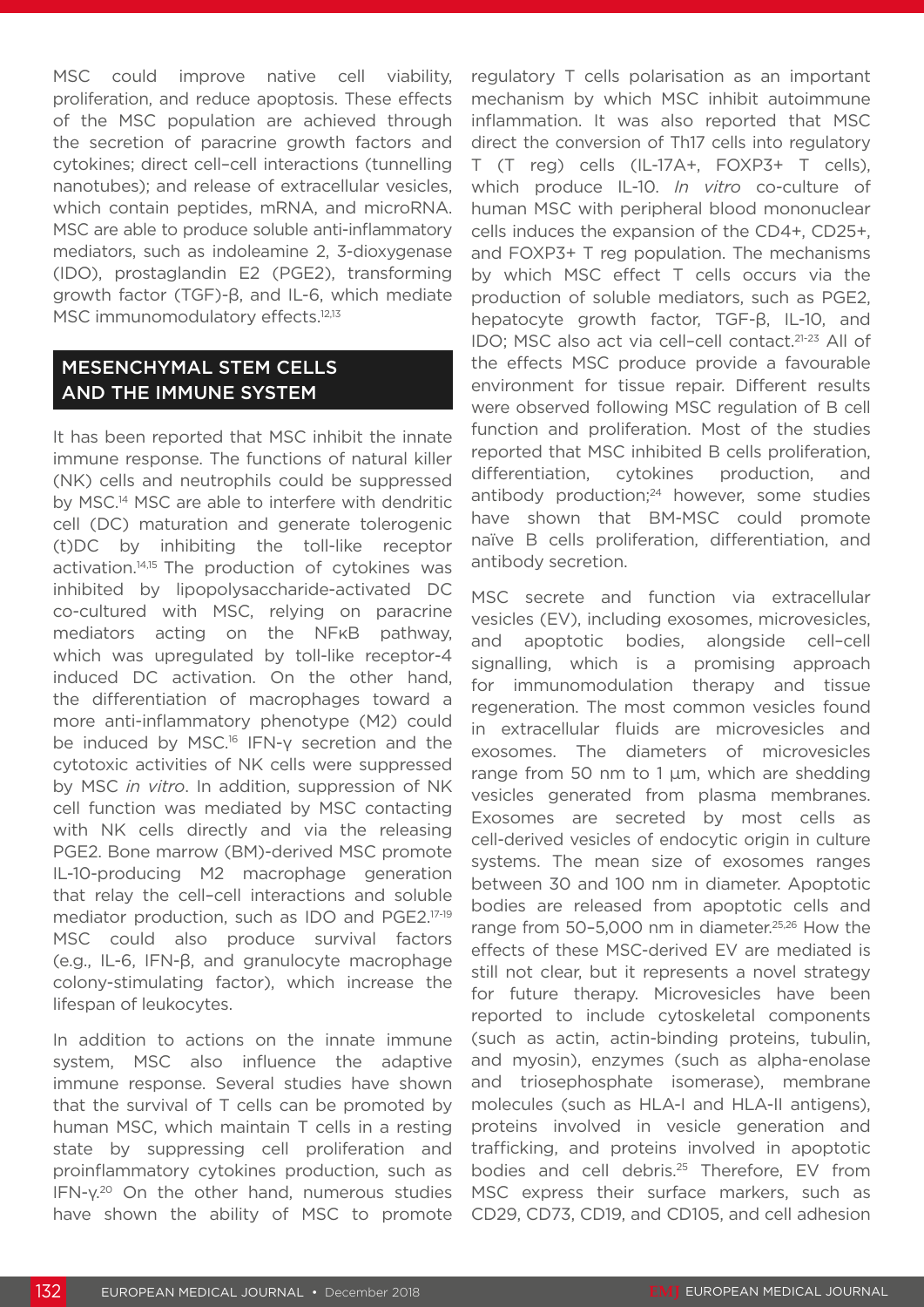molecules. Inside EV, there are many kinds of molecules, including enzymes, nuclear receptors, cytokines, lipid subsets, miRNAs, and other RNA (e.g., viral RNA and fragments of tRNA). It was reported that EV from MSC could inhibit the proliferation of B cells and NK cells. The effect of EV-mediated immunomodulation relies on the ability of different immune cells to take up these microparticles. The role of EV on T cells has not been clearly demonstrated. The immunosuppressive effects of BM-MSC are enhanced by IFN-γ and TNF-α, as well as an increase in the production of ICAM-1 and EV.<sup>27</sup> EV from murine MSC were reported to inhibit the proliferation of CD8+ T cells and B cells. In addition, EV of MSC increased the T reg cell population. EV released by MSC can induce the transition and proliferation of the anti-inflammatory M2 phenotype from the proinflammatory macrophages. $28,29$ The mechanisms of MSC therapy for bone repair and immune system are presented in Figure 1.

#### MESENCHYMAL STEM CELL THERAPY IN AUTOIMMUNE ARTHRITIS

Early studies have shown that MSC therapy suppressed graft versus host disease.<sup>30</sup> Currently, most trials focus on cardiac syndromes and spinal cord injury for the reparative capabilities of MSC.<sup>31,32</sup> In other respects, researchers studied the efficacy of MSC in autoimmune diseases due to their immunosuppressive effects. Among the autoimmune diseases causing joint conditions, OA and rheumatoid arthritis (RA) are the most common.

## Mesenchymal Stem Cell for Treatment of Osteoarthritis

OA is the most common rheumatic disease, with progressive loss of normal joint function. OA is characterised by the degeneration of articular cartilage, leading to joint pain, stiffness, and loss of function. The most frequently affected joints are the knees, joints in the hands, and the spine. In addition, OA involves other joint problems, such as alterations of the meniscus, hyperosteogeny, and intermittent inflammation of synovium. Disability caused by OA is the fastest growing major health condition in the world and is expected to be the fourth greatest disease impacting on worldwide health by 2020.<sup>33</sup>

Current treatments for OA involve ameliorating pain and inflammation; physiotherapy and lifestyle regulations have been shown to slow the progression of disease, but has seen limited success.<sup>34</sup> When conservative forms of therapy are exhausted, patients may need surgery. MSC therapy acts via two main pathways, either by preventing the degradation of cartilage through the secretion of bioactive factors, or by differentiating to become chondrocytes, which may contribute to cartilage repair. The availability of a large number of MSC and their potential of differentiating to become chondrogenic *in vitro* has made MSC the most promising cell source for cartilage repair. It has been reported that MSC loaded on a 3D scaffold undergo chondrogenic differentiation in appropriate culture and could be used for cartilage repair in replacement tissue. $35$  In an experimental model of OA, transplantation of a scaffold seeded with BM-MSC significantly improved the regenerated tissue. In addition, MSC as a cell therapy have been used directly for OA cartilage repair in the articular cavity. $36$  It has been shown that MSC can migrate and engraft onto multiple musculoskeletal tissues and undergo environmental specific differentiation. It was reported that little loss of proteoglycans and osteophyte formation were observed in the animals treated with MSC. Co-culture of juvenile articular chondrocytes with MSC resulted in competent chondrogenic differentiation.37-39

OA is also associated with progressive and sometimes severe synovium inflammation. Therefore, the cell therapy approach to control such an inflammatory environment is needed. MSC have been shown to regulate the immune system, so are suitable for this purpose. MSC have either direct or indirect interactions with immune cells and may secrete soluble factors that can affect their local environment. Co-culture of MSC with chondrocytes significantly downregulate several proinflammatory cytokines production. MSC could inhibit the secretion of IL-1β, IL-6, and IL-8 by chondrocytes and synovial cells, which were isolated from the joints of OA patients, relying on the secretion of PGE2 by MSC. Other research reported similar results.<sup>40-44</sup> The expression of IL-1β, MMP-1, and MMP-13 was decreased by MSC in OA synoviocytes. In addition, a variety of factors were found in the secretome of MSC, such as TGF-β1,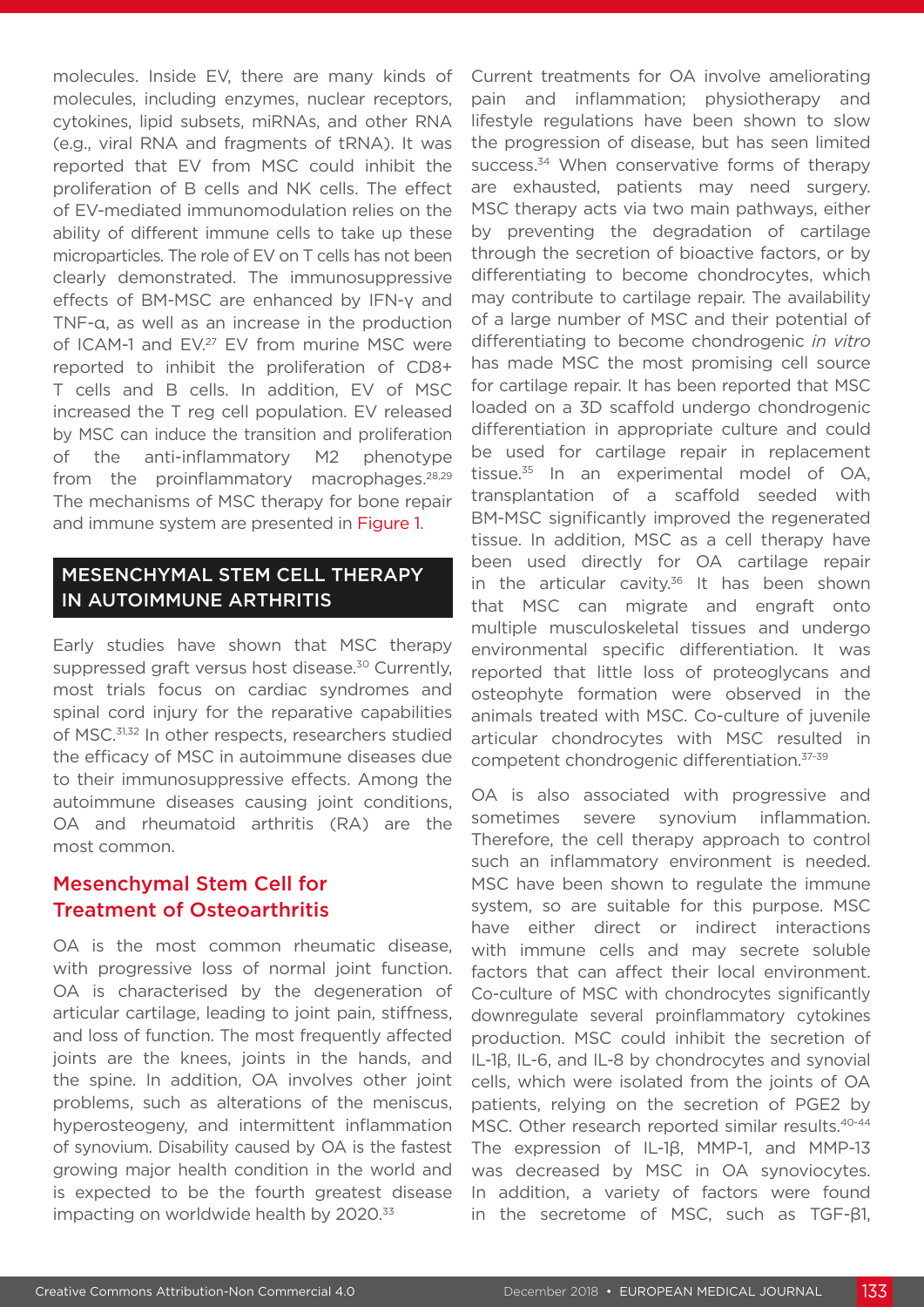thrombospondin-2, insulin growth factor-1, and stromal-derived factor-1, which could increase chondrogenesis *in vivo* and may have a therapeutic effect for cartilage regeneration.40-44

Many of the bioactive factors secreted by MSC are now being identified, which include cystokines and growth factors, as well as extracellular matrix molecules. MSC exosomes induce high levels of IL-10 and TGF-β1, and reduce levels of IL-1β, IL-6, TNF-α, and IL-12p40 in monocytes *in vitro*. It has been observed that MSC exosomes induce T reg production in mice, which indicated that the MSC exosome had an immunomodulatory effect.45 On the other hand, miR-92a could mediate the effect of MSC exosomes in treating OA by targeting noggin-3 to induce proliferation of chondrocytes as well as matrix synthesis by the PI3K/AKT/mTOR pathway.46

Articular injection of MSC inhibits fibrosis and apoptosis of chondrocytes, stimulates the proliferation of chondrocytes, and increases extracellular matrix synthesis. The anti-fibrotic effect of MSC mostly relies on the secretion of hepatocyte growth factor.<sup>47</sup> Additionally, MSC decrease the apoptotic death of chondrocytes, which were induced by camptothecin.<sup>48</sup>

In humans, several trials have started to test the efficacy of MSC therapy for treatment of OA. A case report has demonstrated cartilage and meniscus repair, identified through MRI, as well as improved range of motion and reduced visual analogue scale score after injection of autologous BM-MSC into the knee of a OA patient.<sup>49</sup> In addition, in 18 patients with OA, the safety, function, and pain were measured at 12 months after BM-MSC transplantation. The safety is reliable, and function is improved, which continued at 30-month follow-up.50 Currently, a Phase I/II trial is evaluating the effect of MSC compared with hyaluronan in patients undergoing meniscectomy to prevent subsequent OA.51

## Mesenchymal Stem Cell for Treatment of Rheumatoid Arthritis

RA is a systemic autoimmune disorder characterised by aberrant leukocyte infiltration, persistent inflammation of synovium, and proteases within the joint, which ultimately leads to cartilage and bone destruction. Treatment strategies mainly aim to suppress autoimmune synovium inflammation by using disease-modifying antirheumatic drugs (DMARD) and new therapies, such as biological agents. Even in clinical remission, cartilage damage and bone erosion may already exist or continue to progress.

MSC-induced immunomodulation and regeneration of cells made it a potential therapy for the management of RA. Therefore, unlike in the treatment of OA, the use of MSC in RA has primarily focussed on immune modulation.<sup>52</sup> It has been shown that injection of human MSC in collagen-induced arthritis (CIA) mice decreased granulocyte macrophage colonystimulating factor expressing CD4+ T cells in the blood and spleen, which is important in RA pathophysiology. In addition, MSC could induce a regulatory phenotype from Th17 cells by MSC in CIA mice and reduce the ratio of Th1:Th17 cells. The serum level of TNF-α was significantly decreased by MSC in CIA mice. MSC inhibited follicular Th cell differentiation in CIA mice, and suppressed their capacity of supporting B cells differentiation in a co-culture system. MSC inhibition B cells may be dependent on regulating T cells. The indirect effects of MSC on B cells may rely on suppressing follicular Th cells.53-55

MSC inhibit osteoclast-mediated bone resorption, which leads to bone erosion via the induction of T regs, and reduced the production of inflammatory cytokines, which promote osteoclastogenesis. It has been reported that MSC inhibits osteoclastogenesis via production of osteoprotegerin or by interactions with osteoclast precursors, through CD200 and CD200 receptor interactions.<sup>56</sup> A more recent study<sup>57</sup> suggested that injection of MSC to CIA mice prevented bone loss by decreasing osteoclast precursors in bone marrow, although the mechanisms remain unclear.

The EV produced by MSC have been shown to mediate tissue regeneration and immunomodulation as a new way to treat RA. EV secreted by MSC can mirror the effect of MSC. Studies have indicated that MSC-EV can reduce arthritis scores and pathological changes in CIA mice by decreasing plasmablast population and increasing IL-10 secretion of regulatory B cells.27

Environmental factors affect the function of MSC. Studies have shown the addition of TNF-α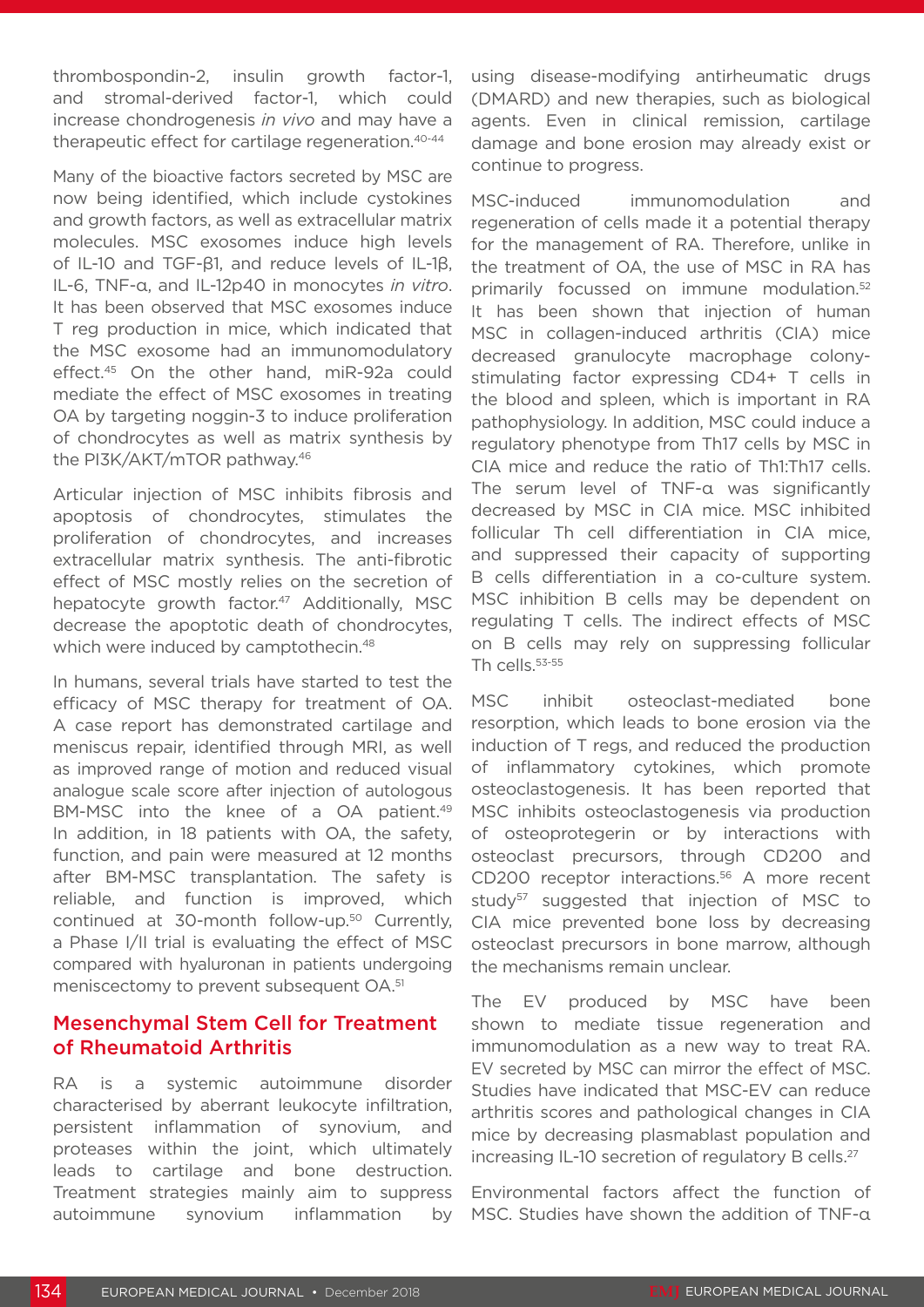can reverse the immune regulatory effect of MSC on T cell proliferation. The research suggests that environmental factors, particularly those proinflammatory cytokines, may influence the immunosuppressive capabilities of MSC.<sup>58</sup>

Several studies have obtained conflicting results in clinical trials. Intravenous injection of MSC in addition to DMARD in active RA patients who had deficient responses to DMARD induced a significant improvement of clinical signs compared with the control group.59,60 In a recent multicentre, randomised, single-blind, clinical trial, intravenous injection of allogeneic MSC in active refractory RA patients showed significant clinical benefit, but these beneficial effects were not present 3 months later, which suggested that MSC treatment in RA may require repeated administration.<sup>61</sup> Some studies, however, reported a worse outcome. Conflicting results may be caused by determinants including MSC source, origin tissue, MSC culture conditions, timing of treatment, injection cell number, and vector of injection.62 On the other hand, MSC may not be completely immune privileged. Donor-variability may also be a confounding factor. Many studies were unable to show whether these findings are reproducible using cells from different donors.<sup>63</sup> In summary, human trials indicate that MSC are beneficial in RA, but larger, multicentre clinical studies are needed for more evidence.

#### **CONCLUSION**

In conclusion, the medical community has made advances in understanding the mechanisms of MSC therapy in joint tissue repair and their anti-inflammatory and immunosuppressive properties. Research on MSC use in various joint diseases has gained attention and impetus. A lot of data have shown efficacy of MSC treatment in OA and RA, both in animal models and human trials although the results are often diverse and clinical benefit varies between trials. Development of a successful therapy needs more effort in research and development, both at the level of basic biology and in translational studies. The authors believe that MSC therapy has great potential in alleviating the disease burden of joint diseases through their ability of tissue repair as well as the property of immune regulation.

#### References

- Nazempour A, van Wie BJ. Chondrocytes, mesenchymal stem cells, and their combination in articular cartilage regenerative medicine. Ann Biomed Eng. 2016;44(5):1325-54.
- 2. Ansboro S et al. Mesenchymal stem cells for the management of rheumatoid arthritis: Immune modulation, repair or both? Curr Opin Rheumatol. 2017;29(2):201-7.
- 3. Shi Y et al. Mesenchymal stem cells: A new strategy for immunosuppression and tissue repair. Cell Res. 2010;20(5):510-8.
- 4. Friedenstein AJ et al. Heterotopic of bone marrow. Analysis of precursor cells for osteogenic and hematopoietic tissues. Transplantation. 1968;6(2):230-47.
- 5. Im GI et al. Do adipose tissue-derived mesenchymal stem cells have the same osteogenic and chondrogenic potential as bone marrow-derived cells? Osteoarthritis Cartilage. 2005;13(10):845-53.
- 6. Campagnoli C et al. Identification of mesenchymal stem/progenitor cells in human first-trimester fetal blood, liver, and bone marrow. Blood. 2001;98(8):2396-402.
- 7. In't Anker PS et al. Amniotic fluid as a novel source of mesenchymal stem cells for therapeutic transplantation. Blood. 2003;102(4):1548-9.
- 8. Simmons PI, Torok-Storb B. Identification of stromal cell precursors in human bone marrow by a novel monoclonal antibody, STRO-1. Blood. 1991;78(1):55-62.
- 9. Battula VL et al. Isolation of functionally distinct mesenchymal stem cell subsets using antibodies against CD56, CD271, and mesenchymal stem cell antigen-1. Haematologica. 2009;94(2):173-84.
- 10. Najar M et al. Isolation and characterization of bone marrow mesenchymal stromal cell subsets in culture based on aldehyde dehydrogenase activity. Tissue Eng Part C Methods. 2018;24(2):89-98.
- 11. Dominici M et al. Minimal criteria for defining multipotent mesenchymal stromal cells. The International Society for Cellular Therapy position statement. Cytotherapy. 2006;8(4):315-7.
- 12. Meisel R et al. Human bone marrow stromal cells inhibit allogeneic T-cell responses by indolamine 2,3-dioxygenase-mediated

tryptophan degradation. Blood. 2004;103(12):4619-21.

- 13. Contreras RA et al. Mesenchymal stem cells regulate the innate and adaptive immune responses dampening arthritis progression. Stem Cells Int. 2016;2016:3162743.
- 14. Spaggiari GM et al. Mesenchymal stem cells inhibit natural killercell proliferation, cytotoxicity, and cytokine production: Role of indoleamine 2,3-dioxygenase and prostaglandin E2. Blood. 2008;111(3):1327-33.
- 15. Luz-Crawford P et al. Mesenchymal stem cells direct the immunological fate of macrophages. Results Probl Cell Differ. 2017;62:61-72.
- 16. Zhang QZ et al. Human gingivaderived mesenchymal stem cells elicit polarization of M2 macrophages and enhance cutaneous wound healing. Stem Cells. 2010;28(1):1856-68.
- 17. Pistoia V, Raffaghello L. Mesenchymal stromal cells and autoimmunity. Int Immunol. 2017;29(2):49-58.
- 18. De Miguel MP et al. Immunosuppressive properties of mesenchymal stem cells: Advances and applications. Curr Mol Med.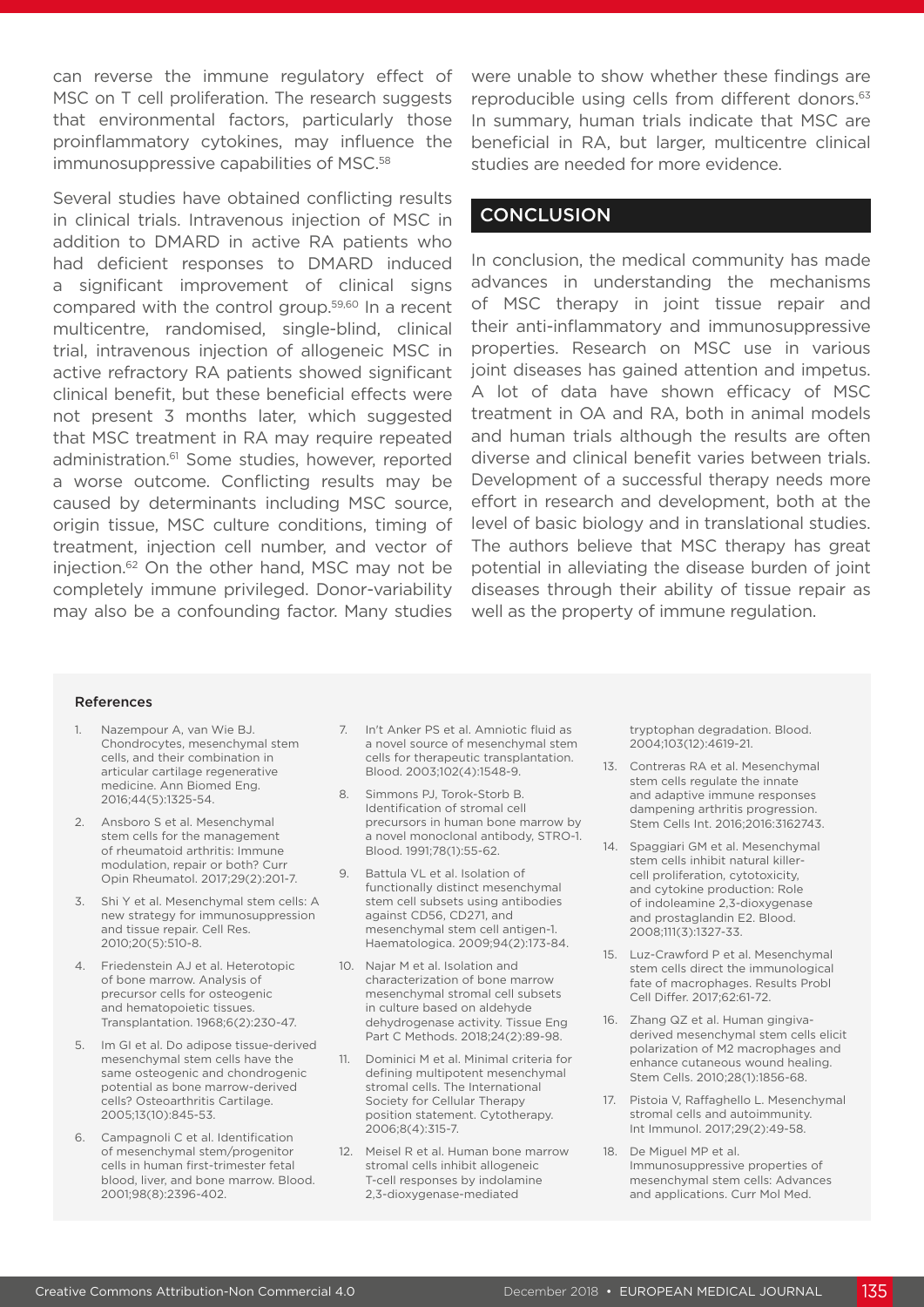2012;12(5):574-91.

- 19. Le Blanc K, Mougiakakos D. Multipotent mesenchymal stromal cells and the innate immune system. Nat Rev Immunol. 2012;12(5):383-96.
- 20. Li N, Hua J. Interactions between mesenchymal stem cells and the immune system. Cell Mol Life Sci. 2017;74(13):2345-60.
- 21. Roux C et al. Immunosuppressive mesenchymal stromal cells derived from human-induced pluripotent stem cells induce human regulatory T cells *in vitro* and *in vivo*. Front Immunol. 2018;8:1991.
- 22. Guo H et al. Mesenchymal stem cells overexpressing interleukin-35 propagate immunosuppressive effects in mice. Scand J Immunol. 2017;86(5):389-95.
- 23. Hong JW et al. Immune tolerance of human dental pulp-derived mesenchymal stem cells mediated by CD4+CD25+FoxP3+ regulatory T-cells and induced by TGF-β1 and IL-10. Yonsei Med J. 2017;58(5):1031-9.
- 24. Lee MJ et al. Mesenchymal stromal cells promote B-cell lymphoma in lacrimal glands by inducing immunosuppressive microenvironment. Oncotarget. 2017;8(39):66281-92.
- 25. Tofiño-Vian M et al. Extracellular vesicles: A new therapeutic strategy for joint conditions. Biochem Pharmacol. 2018;153:134-46.
- 26. Vonk LA et al. Mesenchymal stromal/ stem cell-derived extracellular vesicles promote human cartilage regeneration in vitro. Theranostics. 2018;8(4):906-20.
- 27. Cosenza S et al. Pathogenic or therapeutic extracellular vesicles in rheumatic diseases: Role of mesenchymal stem cell-derived vesicles. Int J Mol Sci. 2017;18(4):889.
- 28. Zou XY et al. Comprehensive miRNA analysis of human umbilical cordderived mesenchymal stromal cells and extracellular vesicles. Kidney Blood Press Res. 2018;43(1):152-61.
- 29. Willis GR et al. Therapeutic applications of extracellular vesicles: Perspectives from newborn medicine. Methods Mol Biol. 2017;1660:409-32.
- 30. Hashmi S et al. Survival after mesenchymal stromal cell therapy in steroid-refractory acute graft-versushost disease: Systematic review and meta-analysis. Lancet Haematol. 2016;3(1):e45-52.
- 31. Jeong H et al. Mesenchymal stem cell therapy for ischemic heart disease: Systematic review and meta-analysis. Int J Stem Cells. 2018;11(1):1-12.
- 32. Larocca TF et al. Image-guided percutaneous intralesional administration of mesenchymal stromal cells in subjects with chronic complete spinal cord injury:

A pilot study. Cytotherapy. 2017;19(10):1189-96.

- 33. Warsi A et al. Arthritis selfmanagement education programs: a meta-analysis of the effect on pain and disability. Arthritis Rheum. 2003;48(8):2207-13.
- 34. Zhang W et al. Current research on pharmacologic and regenerative therapies for osteoarthritis. Bone Res. 2016;4:15040.
- 35. Chen X et al. Chondrogenic differentiation of umbilical cordderived mesenchymal stem cells in Type I collagen-hydrogel for cartilage engineering. Injury. 2013;44(4):540-9.
- 36. Yuan T et al. In vivo immunological properties research on mesenchymal stem cells based engineering cartilage by a dialyzer pocket model. J Mater Sci Mater Med. 2017;28(10):150.
- 37. Yamagata K et al. Use of mesenchymal stem cells seeded on the scaffold in articular cartilage repair. Inflamm Regen. 2018;38:4.
- 38. Maumus M et al. Thrombospondin-1 partly mediates the cartilage protective effect of adiposederived mesenchymal stem cells in osteoarthritis. Front Immunol. 2017;8:1638.
- 39. Murphy JM et al. Reduced chondrogenic and adipogenic activity of mesenchymal stem cells from patients with advanced osteoarthritis. Arthritis Rheum. 2002;46(3):704-13.
- 40. Reesink HL et al. Galectin-1 and galectin-3 expression in equine mesenchymal stromal cells (MSCs), synovial fibroblasts and chondrocytes, and the effect of inflammation on MSC motility. Stem Cell Res Ther. 2017;8(1):243.
- 41. Hsu YH et al. Anti-IL-20 monoclonal antibody inhibited inflammation and protected against cartilage destruction in murine models of osteoarthritis. PLoS One. 2017;12(4):e0175802.
- 42. Manferdini C et al. Adiposederived mesenchymal stem cells exert antiinflammatory effects on chondrocytes and synoviocytes from osteoarthritis patients through prostaglandin e2. Arthritis Rheum. 2013;65(5):1271-81.
- 43. van Buul GM et al. Mesenchymal stem cells secrete factors that inhibit inflammatory processes in short-term osteoarthritic synovium and cartilage explant culture. Osteoarthritis Cartilage. 2012;20(10):1186-96.
- 44. Toh WS et al. Advances in mesenchymal stem cell-based strategies for cartilage repair and regeneration. Stem Cell Rev. 2014;10(5):686-96.
- 45. Wang Y et al. Exosomes from embryonic mesenchymal stem cells alleviate osteoarthritis through

balancing synthesis and degradation of cartilage extracellular matrix. Stem Cell Res Ther. 2017;8(1):189.

- 46. Kalinina N et al. miR-92a regulates angiogenic activity of adiposederived mesenchymal stromal cells. Exp Cell Res. 2015;339(1):61-6.
- 47. Lemos DR, Duffield JS. Tissueresident mesenchymal stromal cells: Implications for tissue-specific antifibrotic therapies. Sci Transl Med. 2018;10(426).
- 48. Abdallah BM et al. Secreted Clusterin protein inhibits osteoblast differentiation of bone marrow mesenchymal stem cells by suppressing ERK1/2 signaling pathway. Bone. 2018;110:221-9.
- 49. Mehrabani D et al. The healing effect of bone marrow-derived stem cells in knee osteoarthritis: A case report. World J Plast Surg. 2016;5(2):168-74.
- 50. Haleem AM et al. The clinical use of human culture-expanded autologous bone marrow mesenchymal stem cells transplanted on plateletrich fibrin glue in the treatment of articular cartilage defects: A pilot study and preliminary results. Cartilage. 2010;1(4):253-61.
- 51. Syková E et al. Transplantation of mesenchymal stromal cells in patients with amyotrophic lateral sclerosis: Results of Phase I/IIa clinical trial. Cell Transplant. 2017;26(4):647-58.
- 52. Kohno Y et al. Comparison of mesenchymal stem cells obtained by suspended culture of synovium from patients with rheumatoid arthritis and osteoarthritis. BMC Musculoskelet Disord. 2018;19(1):78.
- 53. Ghannam S et al. Mesenchymal stem cells inhibit human Th17 cell differentiation and function and induce a T regulatory cell phenotype. J Immunol. 2010;185(1):302-12.
- 54. Liu R et al. Allogeneic mesenchymal stem cells inhibited T follicular helper cell generation in rheumatoid arthritis. Sci Rep. 2015;5:12777.
- 55. Rosado MM et al. Inhibition of B-cell proliferation and antibody production by mesenchymal stromal cells is mediated by T cells. Stem Cells Dev. 2015;24(1):93-103.
- 56. Varin A et al. CD200R/CD200 inhibits osteoclastogenesis: New mechanism of osteoclast control by mesenchymal stem cells in human. PLoS One. 2013;8(8):e72831.
- 57. Garimella MG et al. Adipose-derived mesenchymal stem cells prevent systemic bone loss in collageninduced arthritis. J Immunol. 2015;195(11):5136-48.
- 58. Sullivan CB et al. TNFα and IL-1β influence the differentiation and migration of murine MSCs independently of the NF-κB pathway. Stem Cell Res Ther. 2014;5(4):104.